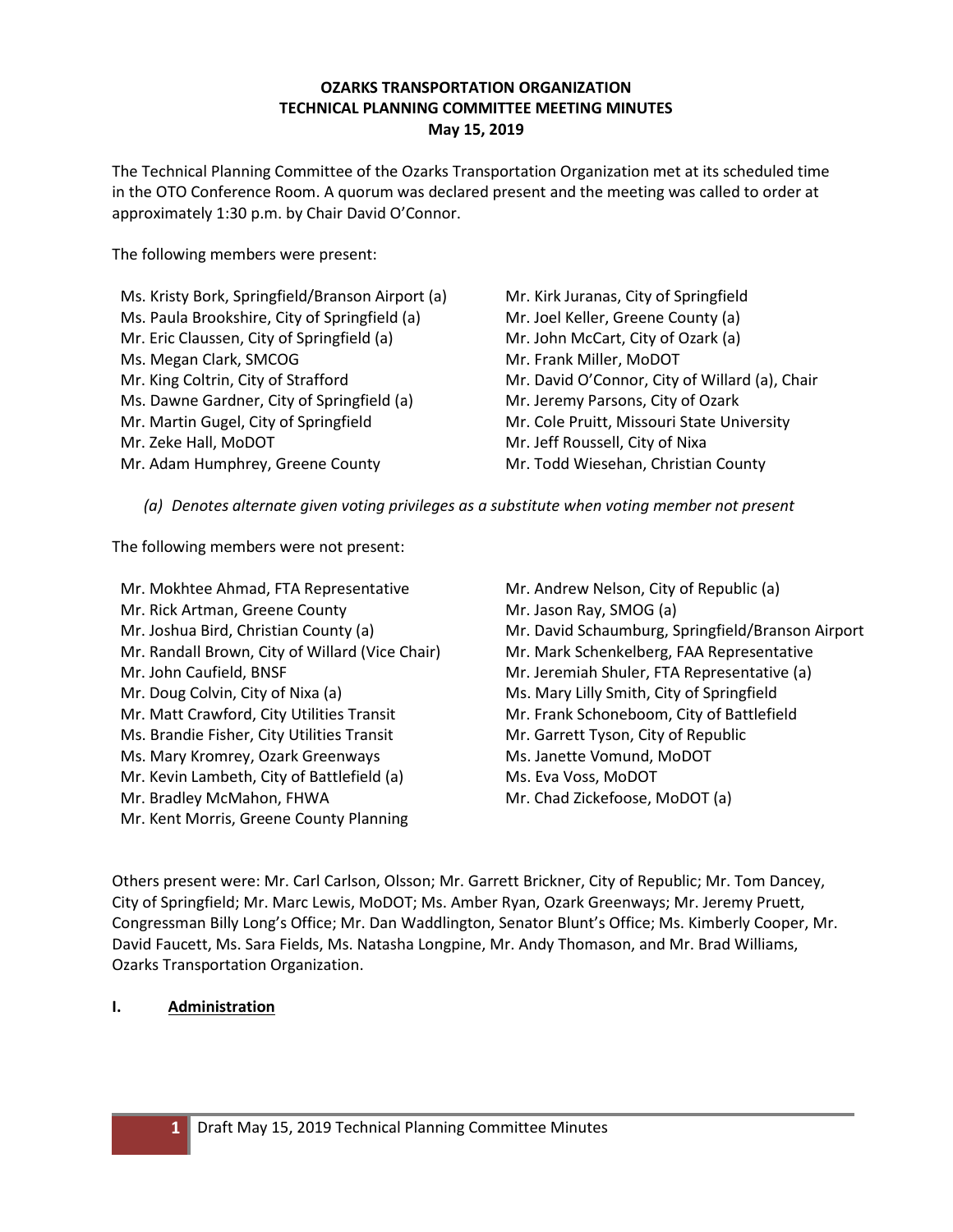### **A. Introductions**

Those in attendance made self-introductions stating their name and the organization they represent.

## **B. Approval of the Technical Planning Committee Meeting Agenda**

Mr. Weisehan moved approval of the Technical Planning Committee Meeting Agenda for May 15, 2019. Mr. Pruitt seconded the motion and it was unanimously approved.

### **C. Approval of the March 20, 2019 Meeting and the April 4, 2019 E-Meeting Minutes**

Frank Miller with MoDOT stated the minutes from March 20, needed to be corrected. He noted that the minutes indicate he referenced a "Decker Pierce" project, when in fact he referenced the "deck repair" project. Mr. Juranas moved for approval of the minutes from the March 20, 2019 Technical Planning Committee Meeting as corrected, and the April 4, 2019 E-Meeting. Mr. Gugel seconded the motion and it was unanimously approved.

### **D. Public Comment Period for All Agenda Items**

There were no speakers present to address the Committee.

# **E. Staff Report**

Sara Fields noted the Legislature is still moving slowly on the Governor's Bridge bill. She stated she is watching it closely as there are only three more days in this Legislative session. Ms. Fields stated she and Ms. Longpine have been meeting with each community to learn their priorities. She stated if there are changes, or if the communities wish to add something, to please let her know.

Ms. Fields noted the dates she would be out of town and stated if anyone needed anything, the staff would be able to assist them.

# **F. Legislative Reports**

Dan Waddlington from Senator Blunt's office stated the markup of the Appropriations bill will begin in June. He noted there had been a bill introduced earlier in the month that dealt with Infrastructure, but again the issue is where the funding will come from. Mr. Waddlington noted there had been some different proposals regarding funding, but nothing had been decided.

Jeremy Pruett from Congressman Billy Long's Office noted that Congressman Long is very interested in the President's Infrastructure bill. He added if there are any communities that need letters of support for the Build Grant, to please let him know. They will be happy to provide those.

Mr. Waddling added that there is some discussion of bringing earmarks back next year. He stated if anyone has an item they would like to have added to the list, to please let the Senator's office know.

# **II. New Business:**

# **A. TMC Technology Presentation**

Mr. Tom Dancy with the City of Springfield stated he and Marc Lewis with MoDOT work together to keep the Traffic Management Center working properly. He stated Mr. Thomason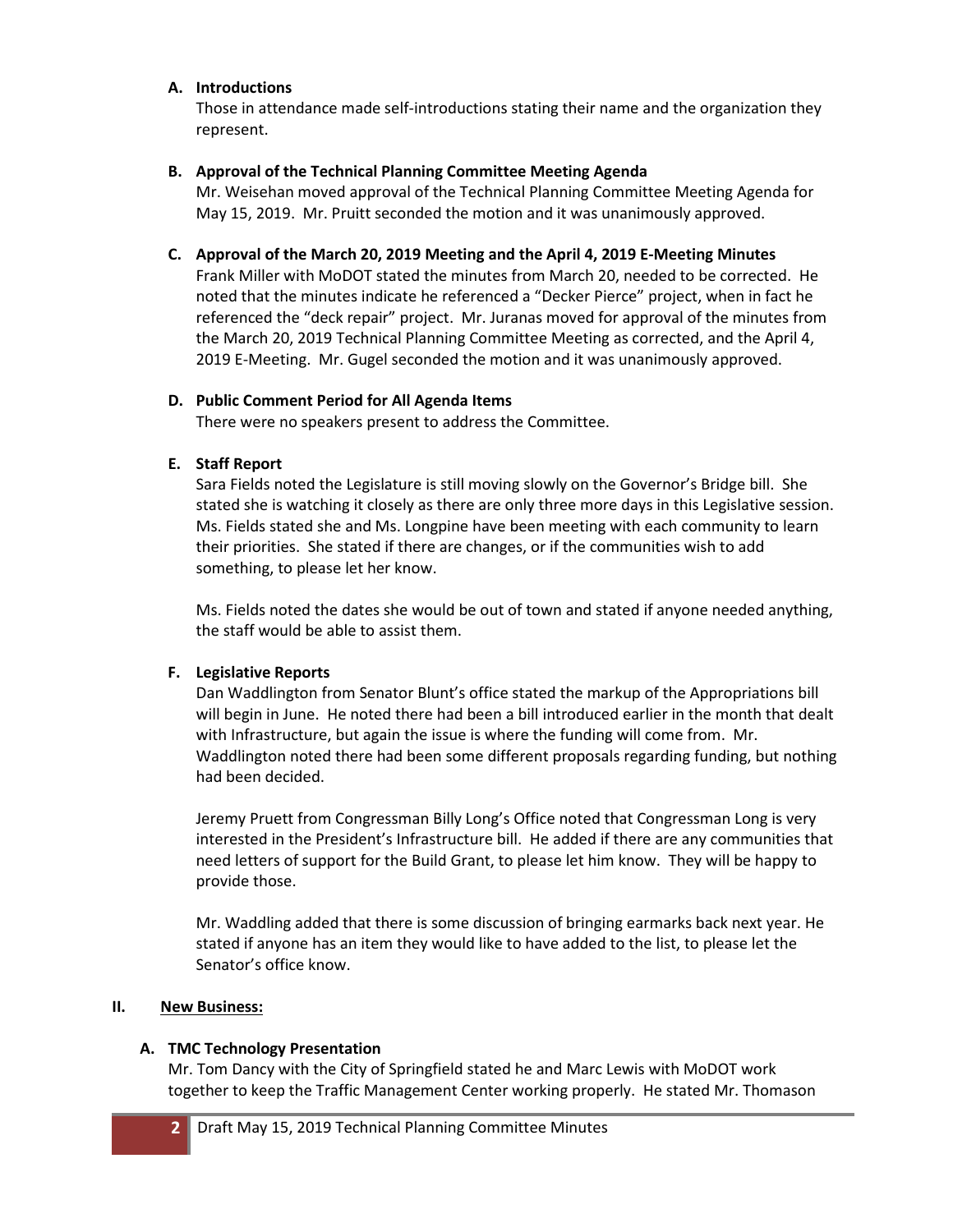has requested he provide a brief history of the Center, the technology currently being used, and the plans to update that technology, plans for expansion, etc., to keep the Center current. He noted this presentation discussed just the essential functions of the Center. Mr. Lewis also discussed the software the Center uses to monitor the traffic in Springfield and the plans to expand in the future. The presentation can be viewed on the OTO's website.

This item was provided for informational purposes only, no action of the Technical Planning Committee was required.

### **B. Amendment Number Six to the FY 2019-2022 TIP**

Natasha Longpine stated the proposed amendment is requested by Missouri State University. They are requesting to repurpose the remaining funds from two prior earmarks to make pedestrian and transit improvements on the MSU Campus. She noted she believed there are some proposed ADA improvements and maintenance and added these would be fully funded by federal funds.

Mr. Pruitt moved the Technical Planning Committee recommend approval of FY 2019-2022 TIP Amendment Number Six to the Board of Directors. Mr. Juranas seconded the motion and it was unanimously approved.

# **C. Federal Funds Balance Report**

Natasha Longpine noted this report had been emailed earlier and a copy laid at their places. She briefly reviewed the report, noting that all the funds from the Small Urban and On-System Bridge programs have been allocated. She also noted these programs have been discontinued by MoDOT and no additional monies will be allocated through them. Ms. Longpine noted that starting in 2019, the funds for the Ride Share program and the operations of the OTO, will be taken out of the STBG-Urban funds prior to the allocation distribution to the jurisdictions. Ms. Longpine briefly reviewed the report for the Committee noting that in 2020 the fund balance shows a zero balance, which indicates the jurisdictions have done an excellent job obligating their allocations.

This item was provided for informational purposes only, no action of the Technical Planning Committee was required.

# **D. Federal Functional Classification Map Change Request**

Andy Thomason stated that MoDOT had contacted him noting while updating their records, they had noticed several classifications that needed to be updated or changed. He added the City of Springfield supports these changes, noting many of these were around the Ozarks Technical College, and more accurately reflects what is occurring at this time. The proposed change will show Central Street as a local street and Pythian Street as a major collector.

Mr. Juranas moved the Technical Planning Committee recommend approval of the proposed Federal Functional Classification Change to the Board of Directors. Mr. Pruitt seconded the motion and it was unanimously approved.

### **E. FY 2020 Unified Planning Work Program**

Sara Fields stated this document outlines the work that will be completed by the Ozarks Transportation Organization staff during the next fiscal year, July 1, 2019 to June 30, 2020. She briefly outlined the changes included in this Program. She noted that MoDOT's direct cost that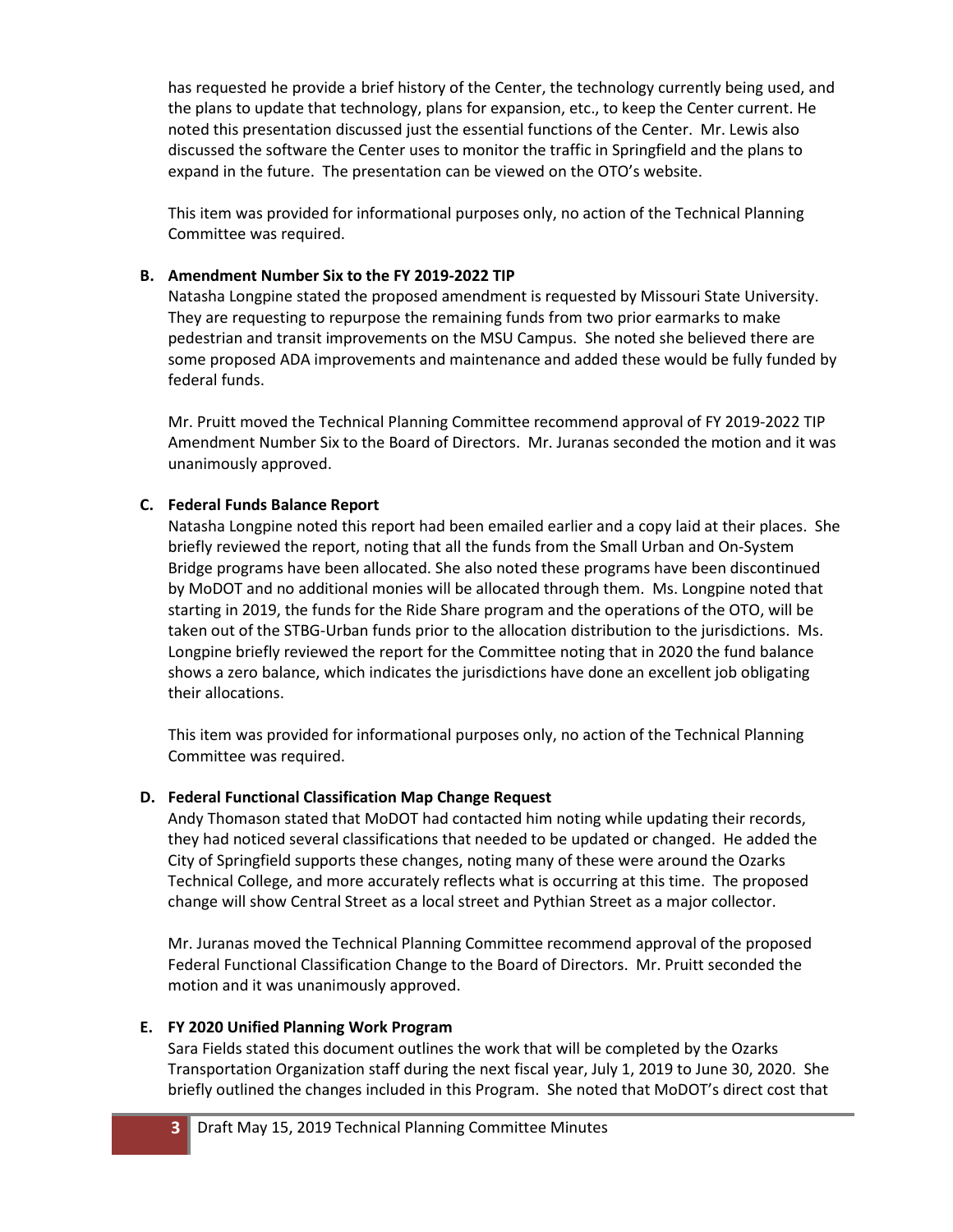had been billed to the grant have decreased significantly, prompting the Board of Directors' to increase the dues the jurisdictions pay.

Mr. Miller moved to recommend approval of the FY 2020 Unified Planning Work Program to the Board of Directors, including any proposed changes by the Department of Transportation. Mr. Martin seconded the motion and it was unanimously approved.

#### **F. Public Participation Plan Annual Evaluation**

David Faucett stated that federal law requires all Metropolitan Planning Organizations to conduct an annual evaluation of their public participation. The OTO Board of Directors adopted a plan in 2017 that indicated it would be evaluated annually. This report is for the year 2018. He reviewed the performance measures that the OTO had adopted and outlined the changes for 2019. The full report may be viewed on the OTO's website.

This information was provided for informational purposes only; no action of the Committee was required.

#### **G. Transportation Impact Study Guidelines**

Andy Thomason briefly drew the Committee's attention to the information provided in the agenda packet. He stated he would review the work of the Subcommittee in the developing the proposed guidelines. He briefly outlined the history of this project and noted it began with questions of how to interpret the traffic impact studies. He added there was a determination that the OTO needed a framework that all the communities could support and use in developing traffic impact studies that could be used by consultants and developers.

Mr. Thomason noted that Spack Consulting from Minnesota was hired to work with the OTO to develop this study. He noted the Subcommittee reviewed the proposal submitted by Spack and began to review and refine it. Then the Subcommittee asked for feedback from Traffic Engineers in the area.

Mr. Thomason stated based on this input, there were additional changes made and what was distributed to the Technical Planning Committee is the final proposed version of that policy. Mr. Thomason reviewed the four tiers of the proposed policy and the intent of each. He said this final version is somewhat expanded and is a transportation impact study as opposed to a traffic impact study. He stated the proposed would be adopted by the guidelines, and the communities would be free to adopt as policy or make any changes they deemed appropriate.

Following a brief discussion, Mr. Miller moved the Technical Committee recommend approval of the Transportation Impact Study Guidelines with the provision of staff addressing the issue of exactly 50 housing units, to the Board of Directors. Mr. Pruitt seconded the motion and it was unanimously approved.

#### **H. Additional Federal Funding**

Sara Fields stated that an additional \$1.6 million has been made available to the OTO area for FY 2019. Ms. Fields briefly reviewed the amount received the last fiscal year and the determination of where to invest that money.

Ms. Fields said staff is proposing to use this money specifically to invest in trails in the OTO area. She noted that this is something that citizens continually indicate a desire to see more of and is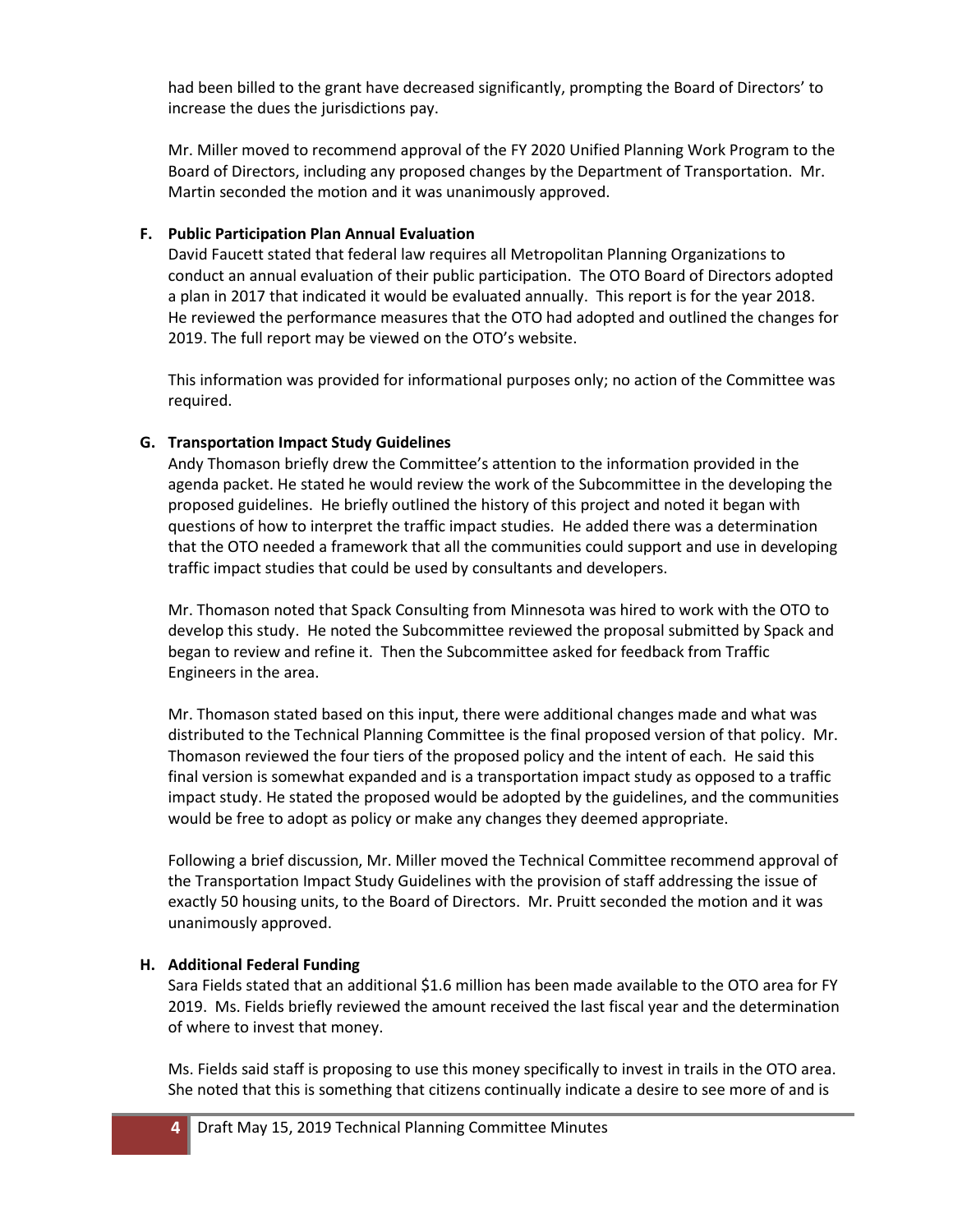something that the Chamber indicates those considering moving to the area desire to have as an amenity.

Ms. Fields outlined other options that the funding could be used toward. Ms. Fields noted that with the local match, the total would be \$2 million.

Ms. Kromery noted that she would suggest the monies be used toward the OTO Regional Trail Plan. She added that she believed it was time to stop spending monies for plans that "sit on shelves because there is no dedicated funding." She noted she is concerned that the communities in this area are going to be behind in providing amenities the citizens want if we don't begin funding quality of life amenities. She said she believes this money needs to be used strategically so it will have the most impact. Ms. Fields and Ms. Kromery shared some information regarding the trail system in Northwest Arkansas and the economic impact these trails have had on the region.

Following a brief discussion on the minimum and maximum amounts that should be awarded for the projects, Mr. Juranas moved this issue be postponed to the next meeting of the Technical Planning Committee. Mr. Coltrin seconded the motion and it was approved with Ms. Kromery abstaining.

### **I. BUILD Grant TIP Certifications**

Ms. Fields stated the BUILD Grants are due July 15, 2019. She added that as the OTO is a part of the Springfield urbanized area, the minimum award size is \$5 million, except the City of Willard, which has a minimum award of \$1 million. The maximum amount of the award is \$25 million, with \$90 million being the maximum per State. The maximum amount from the federal funds will be 80% of the project, with a 20% local match required. Ms. Fields noted the monies must be obligated by October 2021.

Ms. Fields stated that she had requested letters from communities that would be applying for these grants and received one from Ozark and one from Republic. Ms. Fields stated that Republic is desiring to build a pedestrian overpass on Highway 60 in the vicinity of Hines Street. It is believed this project will assist in the safety of children on their way to school and yet not create additional congestion and safety issues on Highway 60.

Mr. Parsons outlined the proposal that the City of Ozark is considering, which is an additional interchange at Longview and Highway 65. He added this project will add multi-modal access from Highway NN, which is in eastern Ozark, to Main Street in Nixa. Mr. Parsons said the intent is to apply for the BUILD grant next year.

Mr. Pruitt moved to recommend approval of the BUILD grant certifications for Republic and Ozark to the Board of Directors. Mr. Juranas seconded the motion and it was unanimously approved.

### **J. MoDOT STIP Development Update**

Frank Miller provided an update on the status of the Statewide Transportation Improvement Program (STIP). He briefly highlighted some of the projects that have been included, but noted that this is not final and is subject to change.